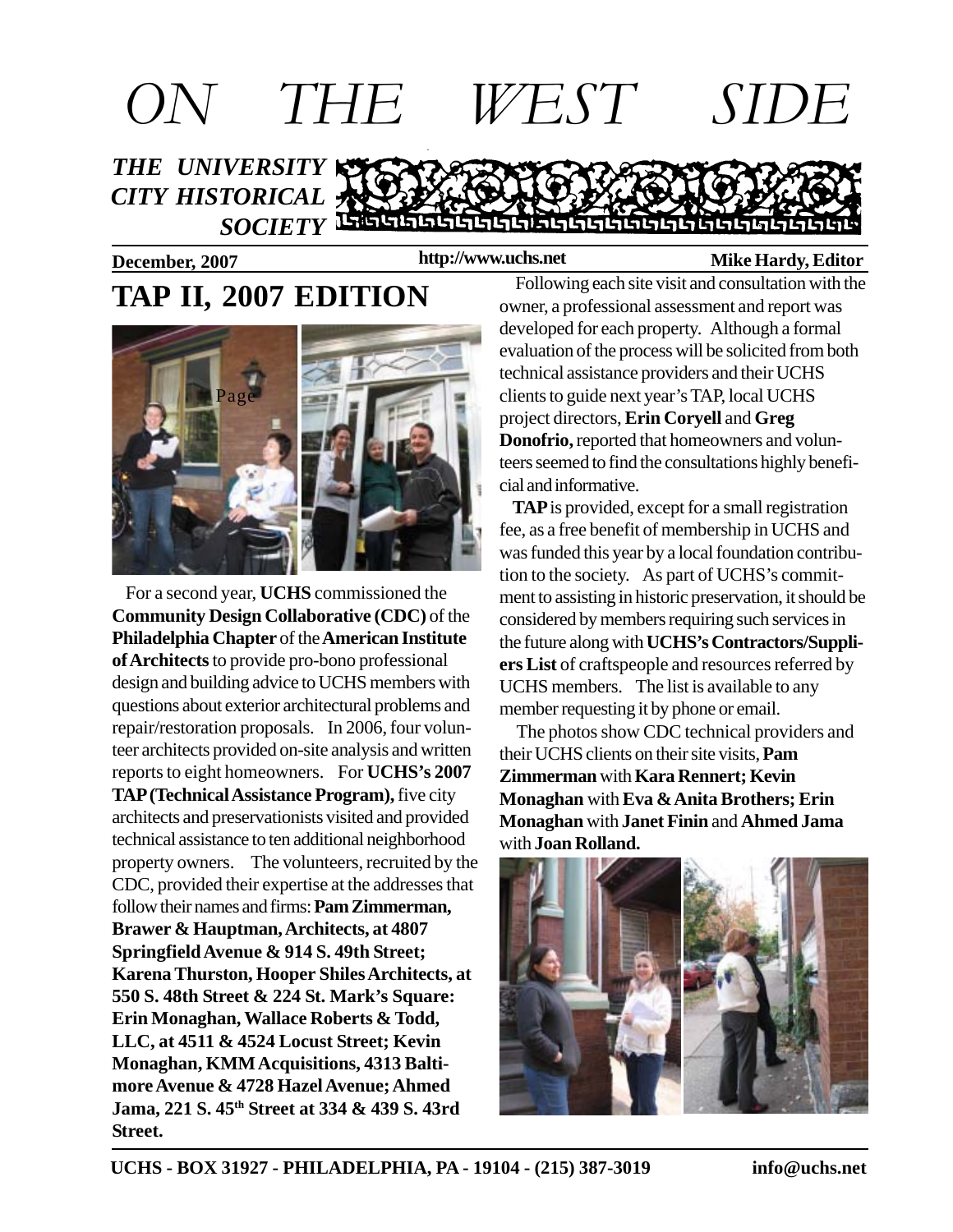### **DECONSTRUCTING WEST PHILADELPHIA**

#### **Roy Harker, UCHS Board**

(originally published in the *UC Review*)

 The **Satterlee USA General Hospital** historic marker has gone missing again from **Clark Park**. For the second time in as many years, this historic marker, commemorating the site of one of the largest and most complete **Union Army** hospitals during the Civil War from 1862 to 1865, has become the latest victim of theft in the district. This news brings into focus a disturbing trend in our **West Philadelphia** neighborhood; a continuing and sustained theft of historic resources that have served to identify our unique character in the larger historic Philadelphia region.

 Stained and leaded glass windows have been stolen from their frames in our residents' houses. Doorknobs, wrought iron fences, gates, fireplace mantels, finials, and all sorts of architectural elements – elements that help make up the fabric of this exceptional neighborhood – are being removed before our eyes. Great front porches, the community builders of architecture, are being torn off of stately rows of houses leaving a gap-toothed grimace behind. A local church has recently lost all of its antique copper gutters and downspouts. And now **SEPTA** has decided to remove antique and durable **Belgian block** from **Chester Avenue** from 42nd to 49th Streets, despite the fact that this roadbed is protected by both a **National Register** designation and local listing on a thematic Historic Paving materials district and placed on the **Philadelphia Register of Historic Sites** and that the **Philadelphia Historical Commission** and the **Philadelphia Streets Department** have not granted permits for the work.

 Whether or not this theft is the result of collegeaged student pranks, greed, desperate poverty, neglect or governmental indifference, the outcome remains the same: West Philadelphia is being dismantled of its heritage and unique character in small increments and large sweeping decrees.

 Why us? Our neighborhood is among the more diverse and architecturally intact communities in

Philadelphia. Perhaps this diversity is perceived as a weakness to be exploited and our architectural resources vast enough to sustain this continued pilfering. There is clearly not enough respect for our community or its resources.

 So what is to be done? How can we stop the hemorrhaging of our architectural assets? First, West Philadelphia residents, please be aware of the treasures that surround you which contribute to the life we enjoy and the history we embrace. Second, make your commitment to those resources known. Taking photos of your home's "special treasures" is highly recommended for both insurance and recovery purposes. If your home is under renovation, inform your neighbors that any "removals" of architectural items should be reported immediately to the police. And take measures, like timed lighting and alarms to ward off thefts. Let your neighbors know that their decisions and/or indifference have an effect on all of us. Make SEPTA accountable and responsive to the rights and concerns of the neighborhood.

 In short, demand respect for the features that help make this community our home unique, attractive, and livable

*Editor's note:***.** Since this article was written, the **Philadelphia Law Department** permitted SEPTA to remove the Belgian block on Chester Avenue, citing concerns for potential "liability". SEPTA removed all of these historic paving materials and paved around the new rails with concrete and macadam.

 We also have been informed that a neighbor on the **4300 block of Baltimore Avenue** witnessed the theft of the Satterlee marker and described the thieves as "young, drunk white males wearing shorts who fled east on Baltimore carrying the marker". UCHS will be appealing through student newspapers for the return of the marker.

### **PHOTO ESSAY**

 And, if you would like to see how we look to others with a great eye and camera technique, check out http://phillyskyline.com/photo/joeminardi/ streetcarsuburb/ a photo essay by **Joe Minardi** of *West Philadelphia, Streetcar Suburb* with great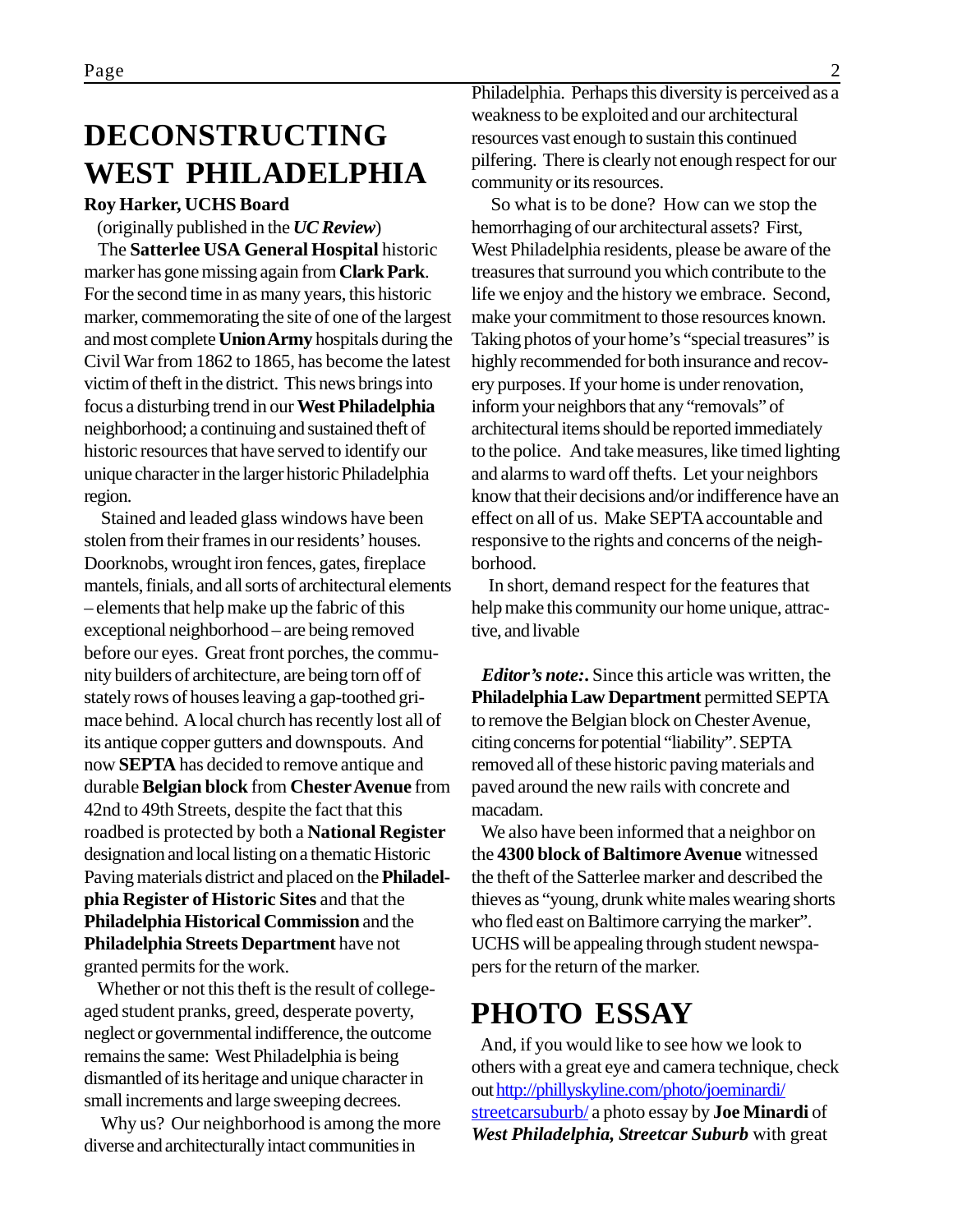shots of the universities, **Powelton, Spruce Hill, Cedar Park** and **Garden Court** along with historically correct commentary, including some interiors which look like Joe was on some of our **UCHS House Tours**. Thanks, Joe

# **THE CONDOMINIUM IN UNIVERSITY CITY**

By **Belynda Stewart, President UCHS**

 *Condominium* as applied here is defined in **Merriam-Webster's Collegiate Dictionary** as "individual ownership of a unit in a multi-unit structure (as an apartment building) or on land owned in

common (as a town house complex). It comes from the Latin *com + dominium* meaning "common domain" and its use as a word was first noted in 1714.

 The concept of 'condominium' ownership is said to date to ancient Rome, but was more likely introduced during the 12th century in Europe. It was not until 1958 that the first statute effecting condominiums was enacted in **Puerto Rico,** but it was not until the enactment of Sec. 234 of the **National Housing Act of 1961** giving the **FHA (Federal Housing Administration)** the authority to insure mortgage loans secured by condominium units in states with laws governing their ownership that condo ownership became more acceptable. By 1969 every state had legislation authorizing condominiums.

 Economies and efficiencies of scale make condominium ownership very attractive for the homebuyer. Early development of Philadelphia, and later University City as a street car suburb, used some of those economies of scale with the building of homes designed as 'twins' and 'row-homes'. Smaller lots and common walls allowed for both lower construction costs for the builder, and lower maintenance costs for the owner. The main attraction of condominium ownership is that it provides more reasonably priced housing in a highly desirable area: a direct result of these economies of scale.

 **University Mews** was the forerunner of today's condominium in **University City.** While it is legally structured as a homeowner's association, it has

some of the primary features of a condominium including a common area and individual unit ownership. The original seven prototype Mews were built on the NE corner of 45th and Osage going east and these houses were larger than the final Mews development of 46 townhouses on the SW corner of 45th and Spruce. Designed by **Architect Ron Turner**, and built in 1962, the Mews development was encouraged by the **University of Pennsylvania** in an effort to provide convenient, affordable housing for faculty and staff.

 While there was new condo construction and conversion throughout the 1980's into the 1990s in other areas of Philadelphia, with many of these units the result of conversion of large apartment buildings in **Center City**, it was not until 1994 that condo-

minium conversion would appear in **West Philadelphia.** A developer from Miami, **Elliot J. Sharaby,**



purchased the then 116 unit **Garden Court Apartments**, built in 1922, for \$2,200,000, put another \$2 million plus into the units, selling 60% of them in the first three weeks – primarily to current tenants – making a relatively quick turn around and nearly \$2 million profit. At the time of conversion, the prices paid were approximately \$50 per sq. ft. Today the units in Garden Court sell for \$110 to \$130 a sq. ft. Higher condo fees and building maintenance costs tend to keep the resale values somewhat lower than they would be for a newer building. Again, many of the purchasers were Penn faculty and staff. In addition to **Garden Court Condos**, there were conversions of several smaller apartment buildings during this period, but no new construction until 2004.

 Beginning in 2003, local resident and developer, **Tom Lussenhop**, undertook **Spruce Hill Homes** in the **4200 block of Osage Avene**. This project included the construction of 6 units of new housing and conversion of an adjacent multi-unit corner rowhouse into 3 more condos. With proximity to **Penn** and **Childrens Hospital of Pennsylvania**, as well as adjacent off-street parking, the units, ranging in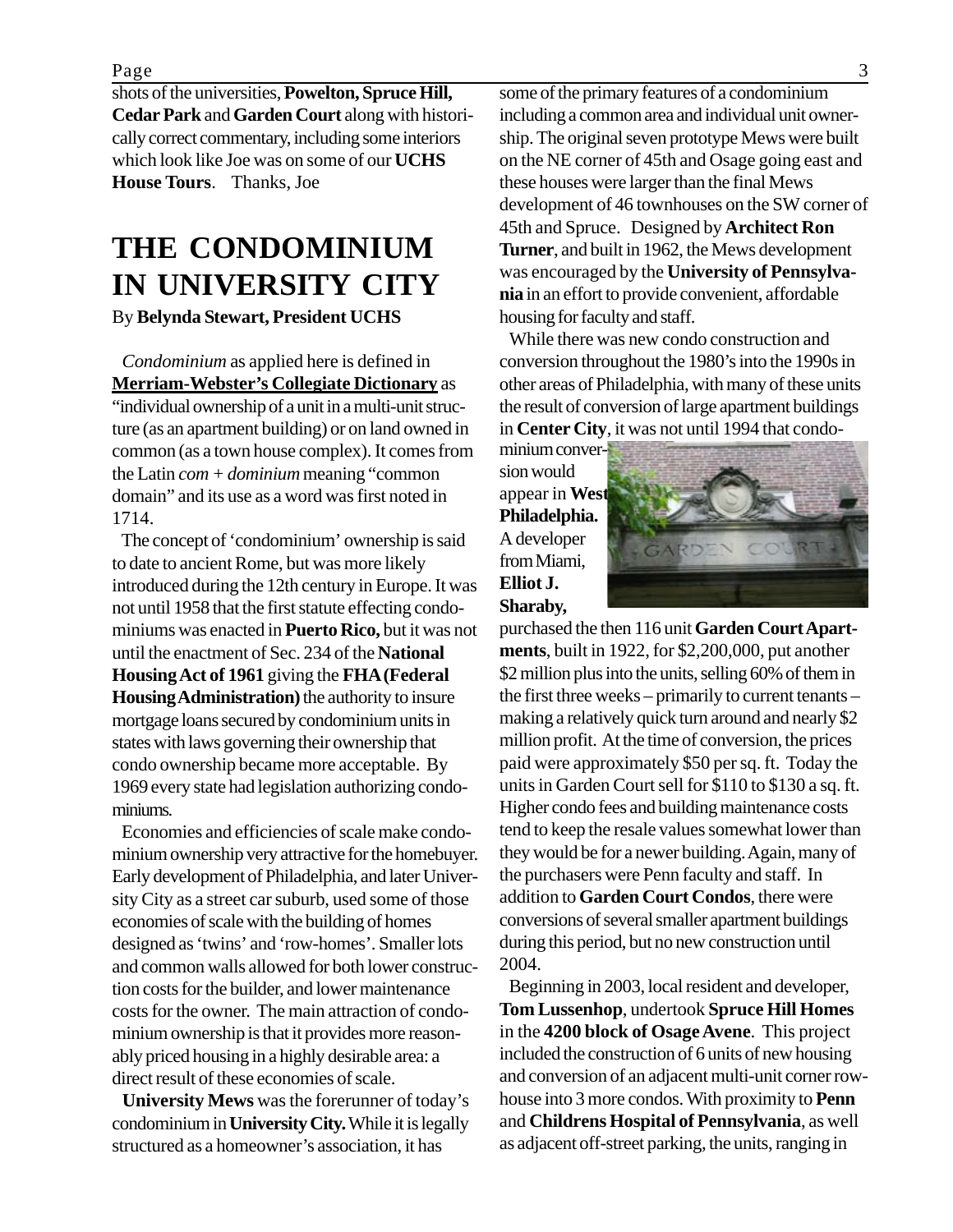#### Page 4

size from 1,300 sq. ft. to 1,800 sq. ft. sold quickly. The project attracted a diverse group of homeowners who wanted to live in University City but wanted the option of smaller, new construction housing, as opposed to larger, older homes. Four of the nine current owners have a **Penn/CHOP** connection, but the remaining five simply wanted to live in the area. Prices ranged from \$300,000 to \$500,000 per unit.

 2005 saw the University of Pennsylvania undertake the development of their property at **4200 Pine Street**, where they had maintained administrative offices in the original home which had been designed by **Horace Trumbauer** in 1904 for **Charles**

**Eisenlohr**, the owner of **Conco Cigar Company**. (Trumbauer had also



designed several Philadelphia landmarks including the **Free Library** on the **Parkway** and the **Philadelphia Museum of Art.**) The first planned 4200 Pine project was to be managed by a local developer, the **Rodin Group**, but after nearly a year of issues, Penn changed partners and went with **Campus Apartments** as developer. With a new architect, **Qb3**, the design was reconfigured into 27 units, plus the original historic mansion. These wellfinished units with high ceilings, large windows, onsite parking and ancillary storage ranged in price from \$269,000 to \$795,000. The original mansion is still available with a current listing price of \$1,200,000. With the exception of the mansion and one unit, all have been

sold.

 In 2006, a smaller development involving the reconfiguration of three adjoining houses on the corner of **49th and Cedar** as **Cedarcroft Condos**



was begun. A Philadelphia area builder reconfigured the houses into 12 units ranging in size from 340 sq. ft. to 1,068 sq. ft. per unit with prices ranging from

\$124,900 to \$299,000. Seven of these units have sold, with five still remaining on the market.

 The newest project, **Pine West (PW) Condominiums**,



had its recent ground breaking this past October and is being built on a long-vacant lot in the **4700 block of Pine Street** in the midst of the **Garden Court Historic District**. The developer is **i4 Properties, LP**, with partners **Fred Berg** and **Stephen Fox** using **Wulff Architects, Inc**. to design and construct a four story, 20 unit property which has been designed to blend with and complement the 1920's architecture of this historic neighborhood. Condos will range from 565 sq. ft. to 1,225 sq. ft. with prices from \$204,000 to \$376,618. In addition to high-end finishes, anticipated condo fees will be relatively low and the project will have a 10 year tax abatement. The first floor of the building will provide 18 parking spaces. Five of the units have already been pre-sold. Anticipated completion is June 2008.

 There are other, unpublicized, possible apartment conversions in University City, and there may be new construction projects in the wings. We will keep you posted. For websites of some of the above, go to www.ucityphila.org/cityguide/hotels/condos For questions, comments, or further information, please feel free to contact me at belynda.stewart1@verizon.net..

### **400 S. PINE STREET**

#### **Belynda Stewart, President, UCHS**

 In response to area public discussion and diversity of opinion, I recently sent a questionnaire polling our 23 UCHS board members for their opinion on the proposed **"Campus Inn"** project on 40th Street. Of the seventeen members who responded, the results are as follows: The majority of board members would like to see the restoration of the original 19th century Italianate mansion. Eight thought that we should not state a public opinion on the project. Nine thought that we should state our opinion publicly. Of those nine, the majority thought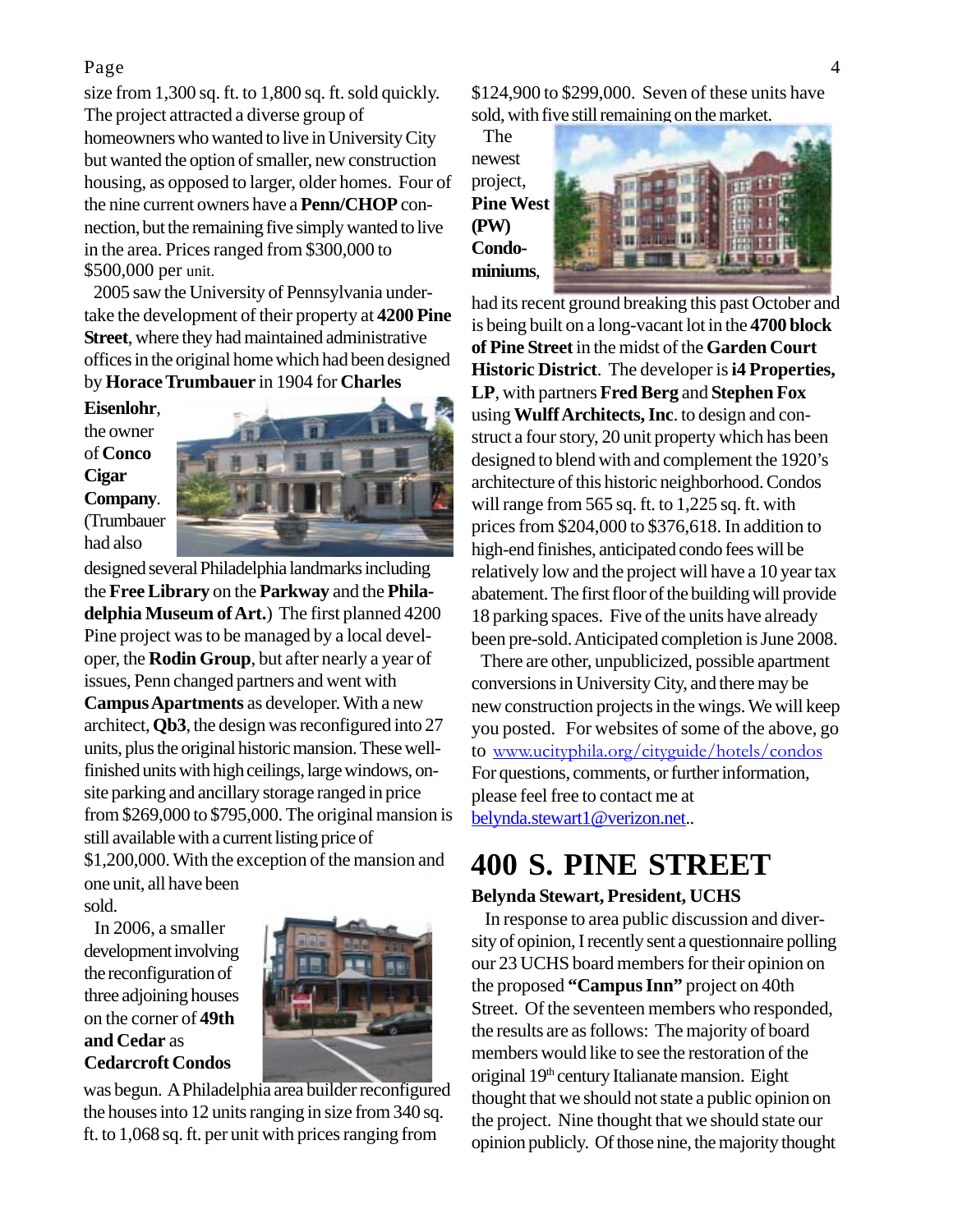$Page_1$  , and the set of  $S$  is  $\frac{1}{2}$  ,  $\frac{1}{2}$  ,  $\frac{1}{2}$  ,  $\frac{1}{2}$  ,  $\frac{1}{2}$  ,  $\frac{1}{2}$  ,  $\frac{1}{2}$  ,  $\frac{1}{2}$  ,  $\frac{1}{2}$  ,  $\frac{1}{2}$  ,  $\frac{1}{2}$  ,  $\frac{1}{2}$  ,  $\frac{1}{2}$  ,  $\frac{1}{2}$  ,  $\frac{1}{2}$  ,  $\frac{1}{2}$  , Page<br>our opinion should be made public only if we could all agree on a statement.

 A further breakdown is: Three were totally against the project. Three are for the project, and the improvements it will bring to the neighborhood. Three are for the project, so long as there are modifications in the current overall design.

### **RESEARCH**

 The **Partnership CDC** is interested in speaking to adult (18 years or older) international residents and/ or employees who have come to **University City** within the past five years, be they residents, business owners, employees, students, clergy, law enforcement personnel, of foreign decent who either live or work in University City. The CDC is looking to speak with respondents for about 10 minutes to gather some information. The first 30 respondents will receive a voucher for a complimentary weekend getaway for two at a hotel in a location of his or her choosing. The Partnership CDC will use the findings to figure out which services it should provide and would make the results available to the public. If you or someone you know is willing to participate in this study, contact Kathleen Jeanty, 215.988.2044 x 801 or kathleen@innerleaf.com

### **NEWS**

 **University City District** is launching a new email newsletter in January that will be distributed bimonthly and feature information on community cleanups, street closures, construction updates, business openings, and other community information. To sign up, send your first name, last name and email address to michael@ucityphila.org.. Please indicate 'community newsletter sign up' in the subject line.

### **SAVE THESE DATES**

**Sunday, January 27, 2008** - **Charles Dickens Birthday Party** with dramatic readings, music, refreshments and **Dickens and Little Nell** "crownings" sponsored by the **Friends of Clark Park,** 2 pm., **USIP's Rosenberger Hall**, **600 S. 43rd Street**, free

**Sunday, February 10, 2008** – **Dickensian Luncheon** with period foods to celebrate Dickens' birth sponsored by the **Dickens Fellowship of Philadelphia,** approximately \$25/person at **Marigold Kitchen**, **45th and Larchwood Avenue**, 1 pm. For more info or to reserve, call Bob Behr, (215) 387-4802 or bobbehr@hotmail.com

**Sunday, February 10, 2008** – **UCHS Valentine's Awards Tea** with refreshments, preservation "thank yous" and **UCHS Preservation Awards** at 5 p.m., at **The Castle**, **48th and Springfield Avenue**, 4 - 6 pm, free for UCHS members and guests, invitations will be mailed as reminders.

## **COMMENDATIONS AND REFERRALS**

 It's not too late to nominate those responsible for undertaking historically sensitive exterior repairs and restorations to properties in **University City** to receive commendations from UCHS and thanks for their **Gifts to the Streets** or for those who should be commended for their **Green Gifts to the Streets**. All of those commended will be invited to and recognized at our upcoming **UCHS Valentine's Award Tea** along with with images of their contibutions. Just give us their addresses at info@uchs.net or (215) 387-3019.

 And if you have additional contractors or building material suppliers who should be added to our **UCHS Contactors/Suppliers List** which is available to UCHS members, contact us and ask for a special questionnaire to be sent to you to record your recommendations. Just give us a call or email us to request the questionnaire or the list.